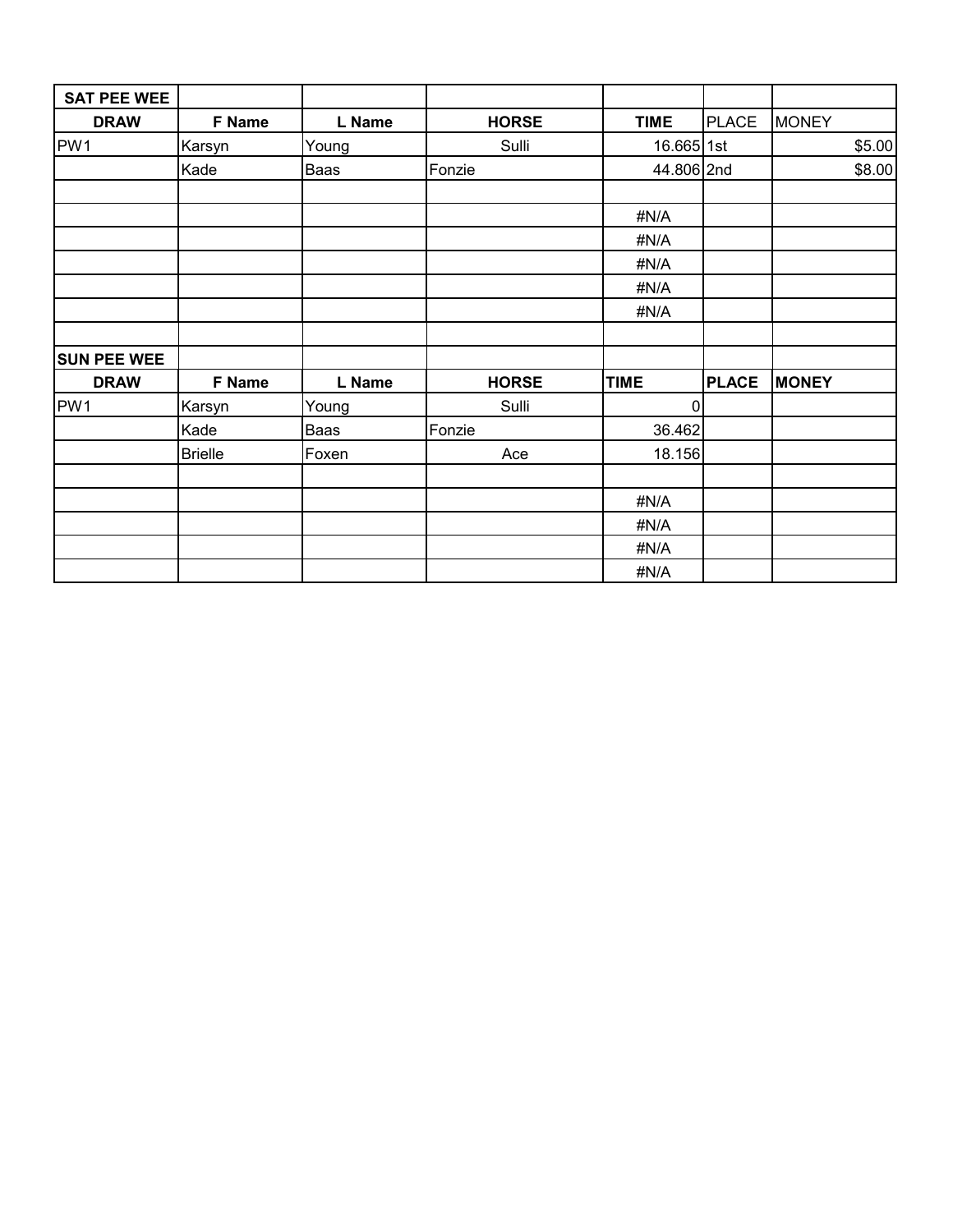|                         |                |                 |                                            |              |                |                  |             | <b>TOTAL ENTRIES</b> |                     | 34                 |
|-------------------------|----------------|-----------------|--------------------------------------------|--------------|----------------|------------------|-------------|----------------------|---------------------|--------------------|
|                         |                |                 | Jackpot Junkie - Saturday, January 8, 2022 |              |                |                  |             | <b>TOTAL ADDED</b>   |                     | \$0.00             |
|                         |                |                 |                                            |              |                |                  |             |                      | <b>TOTAL PAYOUT</b> |                    |
| <b>DRAW</b>             | F Name         | L Name          | <b>HORSE</b>                               | $\mathbf{o}$ | Y              | $\blacktriangle$ | М           | <b>TIME</b>          |                     | <b>PLACE MONEY</b> |
| 15                      | <b>Braxtin</b> | Lyman           | MAC FRECKLES THUNDER                       | 1            | 1              | 0                | 0           | 14.879               | 1d1                 | \$125.00           |
| 16                      | Jodie          | Greig           | Holy Moly Hang On                          | $\mathbf{1}$ | $\mathbf 0$    | 0                | 1           | 14.946               | 1d2                 | \$75.00            |
| 18                      | <b>KELLY</b>   | Keller          | <b>Lost Valley Mint</b>                    | 1            | $\mathbf 0$    | 0                | 1           | 14.989               | 1d3                 | \$50.00            |
| 5                       | Taylor         | Greig           | Dudes Gotta Gun                            | $\mathbf{1}$ | $\overline{0}$ | 1                | 0           | 15.003               |                     |                    |
| 12                      | Regan          | McClure         | Xena                                       | 1            | 1              | 0                | 0           | 15.061               |                     |                    |
| 11                      | <b>KELLY</b>   | Keller          | Firen Angel Bonnie                         | 1            | $\overline{0}$ | $\mathbf 0$      | $\mathbf 1$ | 15.211               |                     |                    |
| $\boldsymbol{9}$        | Mallory        | Keller          | Dubs Hollywood Flash                       | 1            | 1              | $\mathbf 0$      | 0           | 15.311               |                     |                    |
| 3                       | Rachel         | Werkman         | <b>RLP</b> ostentatious                    | 1            | $\mathbf 0$    | $\mathbf 0$      | $\mathbf 0$ | 15.324               |                     |                    |
| 13                      | Rachel         | Dahl            | Fair share of charm                        | 1            | $\mathbf 0$    | 0                | 0           | 15.351               |                     |                    |
| 10                      | Caitlyn        | Klingson        | <b>Nifty Veronica</b>                      | 1            | 1              | 0                | 0           | 15.490               | 2d1                 | \$107.00           |
| 20                      | Paige          | Williams        | Miss Sasabe Pine                           | 1            | $\mathbf 0$    | 1                | $\mathbf 0$ | 15.519               | 2d2                 | \$64.00            |
| 1                       | <b>Brooke</b>  | Liston          | Passum Mach Six                            | 1            | 1              | 0                | $\pmb{0}$   | 15.544               | 2d3                 | \$43.00            |
| 24                      | Rachel         | Dahl            | Mr JB 1710                                 | 1            | $\mathbf 0$    | $\pmb{0}$        | $\pmb{0}$   | 15.661               |                     |                    |
| 15                      | Morgan         | Nelson          | My lil red wagon                           | 1            | 1              | 0                | 0           | 15.710               |                     |                    |
| 5                       | Carissa        | McFarland       | MJP IMAFABULOUSBULLY                       | $\mathbf{1}$ | $\mathbf 0$    | 0                | 0           | 15.793               |                     |                    |
| 22                      | Carissa        | McFarland       | <b>Breezes Doc Pinelady</b>                | 1            | 0              | 0                | 0           | 15.935               | 3d1                 | \$71.00            |
| 8                       | Carly          | Schlarbaum      | Kelly                                      | 1            | 1              | 0                | 0           | 15.943               | 3d2                 | \$43.00            |
| 4                       | Cheyenne       | Lyman           | <b>JDG MARYS SURPRISE</b>                  | 1            | 1              | 0                | 0           | 15.991               | 3d3                 | \$29.00            |
| $\overline{\mathbf{c}}$ | Kalie          | <b>Buenting</b> | The Wonder of It                           | 1            | 1              | $\pmb{0}$        | $\pmb{0}$   | 16.127               |                     |                    |
| 19                      | Klaire         | Young           | Fancy                                      | 1            | 1              | 0                | 0           | 16.157               |                     |                    |
| 3                       | Carley         | Herring         | FabLadyAtTheBar                            | 1            | $\mathbf 0$    | 1                | 0           | 16.288               |                     |                    |
| 23                      | Carley         | Herring         | MP Blue Dandy                              | 1            | $\mathbf 0$    | 1                | 0           | 16.685               | 4d1                 | \$54.00            |
| 18                      | Stefanie       | Baas            | <b>Streakin Bug Passum</b>                 | 1            | $\mathbf 0$    | 1                | 0           | 16.694               | 4d2                 | \$32.00            |
| 14                      | Maddie         | Jochimsen       | Ameiah                                     | 1            | $\mathbf 0$    | 0                | $\pmb{0}$   | 16.796               | 4d3                 | \$21.00            |
| $\boldsymbol{9}$        | Aleah          | <b>Brown</b>    | Tango                                      | 1            | $\pmb{0}$      | 1                | 0           | 16.942               |                     |                    |
| $\,6$                   | Kylee          | Kruse           | Kate                                       | $\mathbf{1}$ | 1              | $\pmb{0}$        | $\pmb{0}$   | 17.286               |                     |                    |
| 10                      | Tori           | Kulow           | Sassy                                      |              |                | 0                | 0           | 17.470               |                     |                    |
| 16                      | RaeLynne       | Howell          | Gonna Get Some Fame                        |              | $\mathbf 0$    |                  | 0           | 99.999               |                     |                    |
| 1                       | Rachel         | Dahl            | French by design                           | 1            | 0              | 0                | 0           | 914.608              |                     |                    |
| 21                      | Rachel         | Werkman         | Three ohs lastfame                         |              | 0              | $\mathbf 0$      | $\pmb{0}$   | 914.751              |                     |                    |
| $\overline{c}$          | Jessica        | Wimmer          | Hot N Famous Sydney                        | 1            | 0              | 0                | 0           | 915.344              |                     |                    |
| 17                      | Emma           | Eberline        | Hot Playgun                                | 1            | 1              | $\mathbf 0$      | $\pmb{0}$   | 915.558              |                     |                    |
| $\overline{7}$          | Tacie          | Overturf        | Deguello                                   | 1            | 0              | $\pmb{0}$        | 0           | 915.776              |                     |                    |
| 17                      | Crystal        | <b>Summers</b>  | Wrangler                                   |              | $\mathbf 0$    | 0                | 1           | 916.839              |                     |                    |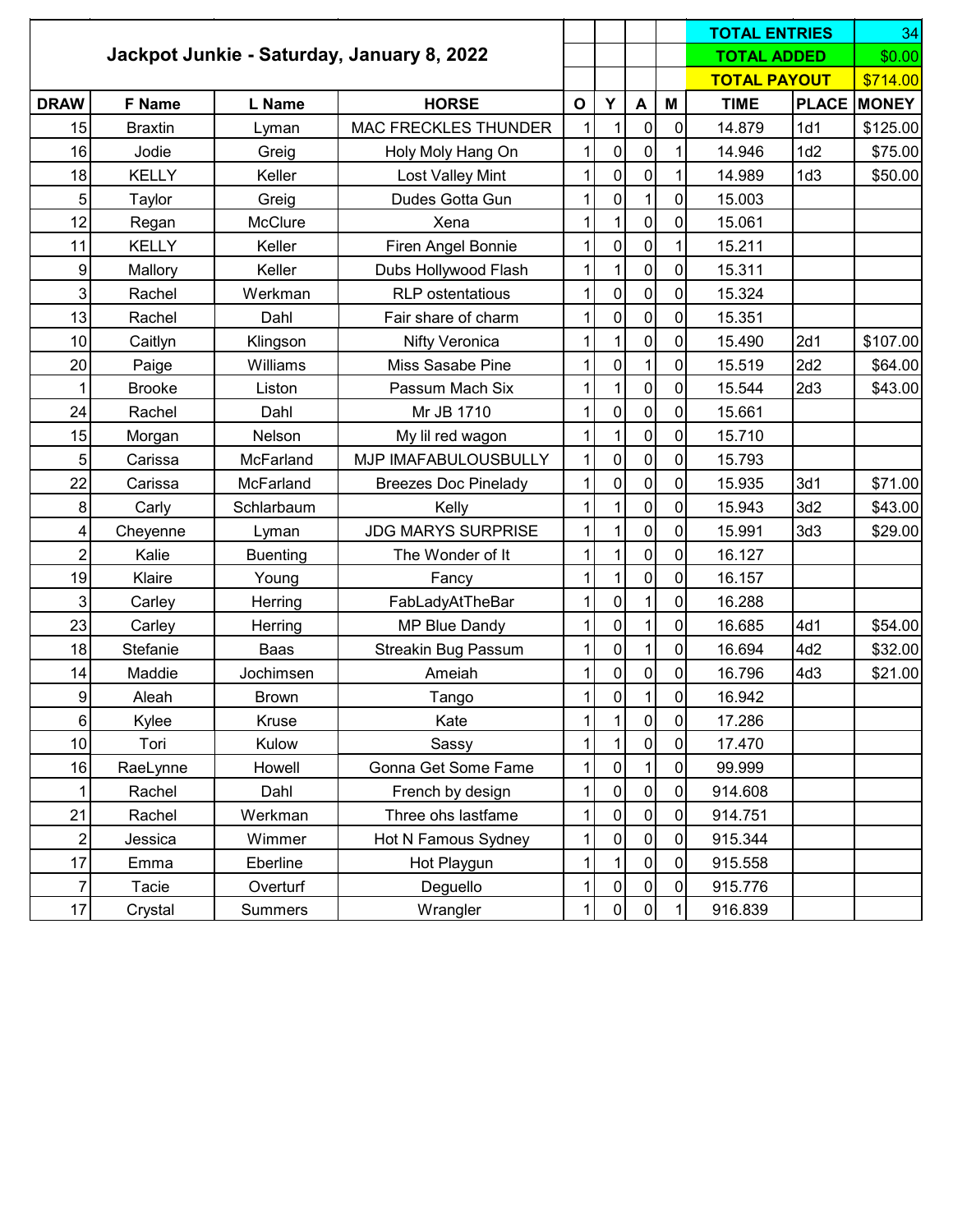|                |                 |                                                     |             | <b>TOTAL ENTRIES</b> | 21      |  |
|----------------|-----------------|-----------------------------------------------------|-------------|----------------------|---------|--|
|                |                 | Jackpot Junkie YOUTH 4D - Saturday, January 8, 2022 |             | <b>TOTAL ADDED</b>   | \$0.00  |  |
|                |                 |                                                     |             | <b>TOTAL PAYOUT</b>  |         |  |
| F Name         | L Name          | <b>HORSE</b>                                        | <b>TIME</b> | <b>Place</b>         | \$ Won  |  |
| <b>Braxtin</b> | Lyman           | <b>MAC FRECKLES THUNDER</b>                         | 14.879 1d1  |                      | \$60.00 |  |
| Regan          | McClure         | Xena                                                | 15.061 1d2  |                      | \$40.00 |  |
| Mallory        | Keller          | Dubs Hollywood Flash                                | 15.311      |                      |         |  |
| Caitlyn        | Klingson        | Nifty Veronica                                      | 15.490 2d1  |                      | \$51.00 |  |
| <b>Brooke</b>  | Liston          | Passum Mach Six                                     | 15.544 2d2  |                      | \$34.00 |  |
| Morgan         | Nelson          | My lil red wagon                                    | 15.710      |                      |         |  |
| Carly          | Schlarbaum      | Kelly                                               | 15.943 3d1  |                      | \$34.00 |  |
| Cheyenne       | Lyman           | <b>JDG MARYS SURPRISE</b>                           | 15.991 3d2  |                      | \$23.00 |  |
| Kalie          | <b>Buenting</b> | The Wonder of It                                    | 16.127      |                      |         |  |
| Klaire         | Young           | Fancy                                               | 16.157      |                      |         |  |
| Rebecca        | LaRue           | Forever in my heart                                 | 16.202      |                      |         |  |
| Alivia         | Anderson        | Fast n fearless baby                                | 16.601 4d1  |                      | \$26.00 |  |
| Kylee          | Kruse           | Kate                                                | 17.286 4d2  |                      | \$17.00 |  |
| Tori           | Kulow           | Sassy                                               | 17.470      |                      |         |  |
| Allison        | Koch            | Flit Bar Twist                                      | 17.657      |                      |         |  |
| Faith          | Eberline        | Pigpen                                              | 17.679      |                      |         |  |
| Hannah         | Koch            | SQ Heza Frosty Son                                  | 99.999      |                      |         |  |
| Natalie        | Riker           | Oakley                                              | 99.999      |                      |         |  |
| Emma           | Eberline        | Hot Playgun                                         | 915.558     |                      |         |  |
| Morgan         | <b>KELLER</b>   | <b>JB Docs Ace</b>                                  | 916.058     |                      |         |  |
| Sage           | Menne           | Apollo                                              | 916.951     |                      |         |  |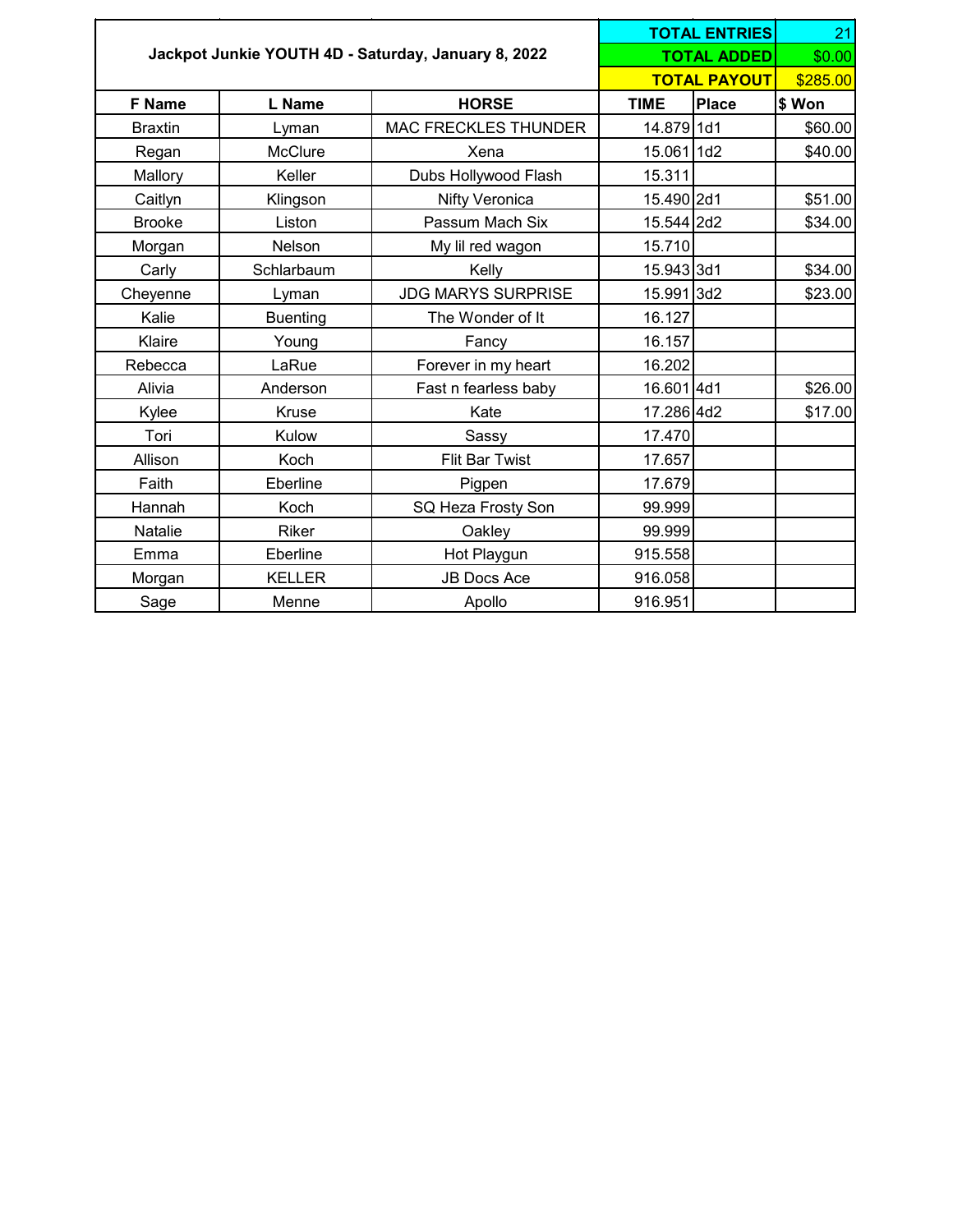|                                                     |              | <b>TOTAL ENTRIES</b> | 8                   |              |          |
|-----------------------------------------------------|--------------|----------------------|---------------------|--------------|----------|
| Jackpot Junkie ADULT 4D - Saturday, January 8, 2022 |              |                      | <b>TOTAL ADDED</b>  |              | \$0.00   |
|                                                     |              |                      | <b>TOTAL PAYOUT</b> |              | \$108.00 |
| <b>F</b> Name                                       | L Name       | <b>HORSE</b>         | <b>TIME</b>         | <b>Place</b> | \$ Won   |
| Taylor                                              | Greig        | Dudes Gotta Gun      | 15.003              | 1d1          | \$38.00  |
| Paige                                               | Williams     | Miss Sasabe Pine     | 15.519              | 2d1          | \$32.00  |
| Kylee                                               | Yates        | JJ                   | 16.113              | 3d1          | \$22.00  |
| Carley                                              | Herring      | FabLadyAtTheBar      | 16.288              |              |          |
| Carley                                              | Herring      | MP Blue Dandy        | 16.685              | 4d1          | \$16.00  |
| Stefanie                                            | Baas         | Streakin Bug Passum  | 16.694              |              |          |
| Aleah                                               | <b>Brown</b> | Tango                | 16.942              |              |          |
| RarLynne                                            | Howell       | Gonna Get Some Fame  | 99.999              |              |          |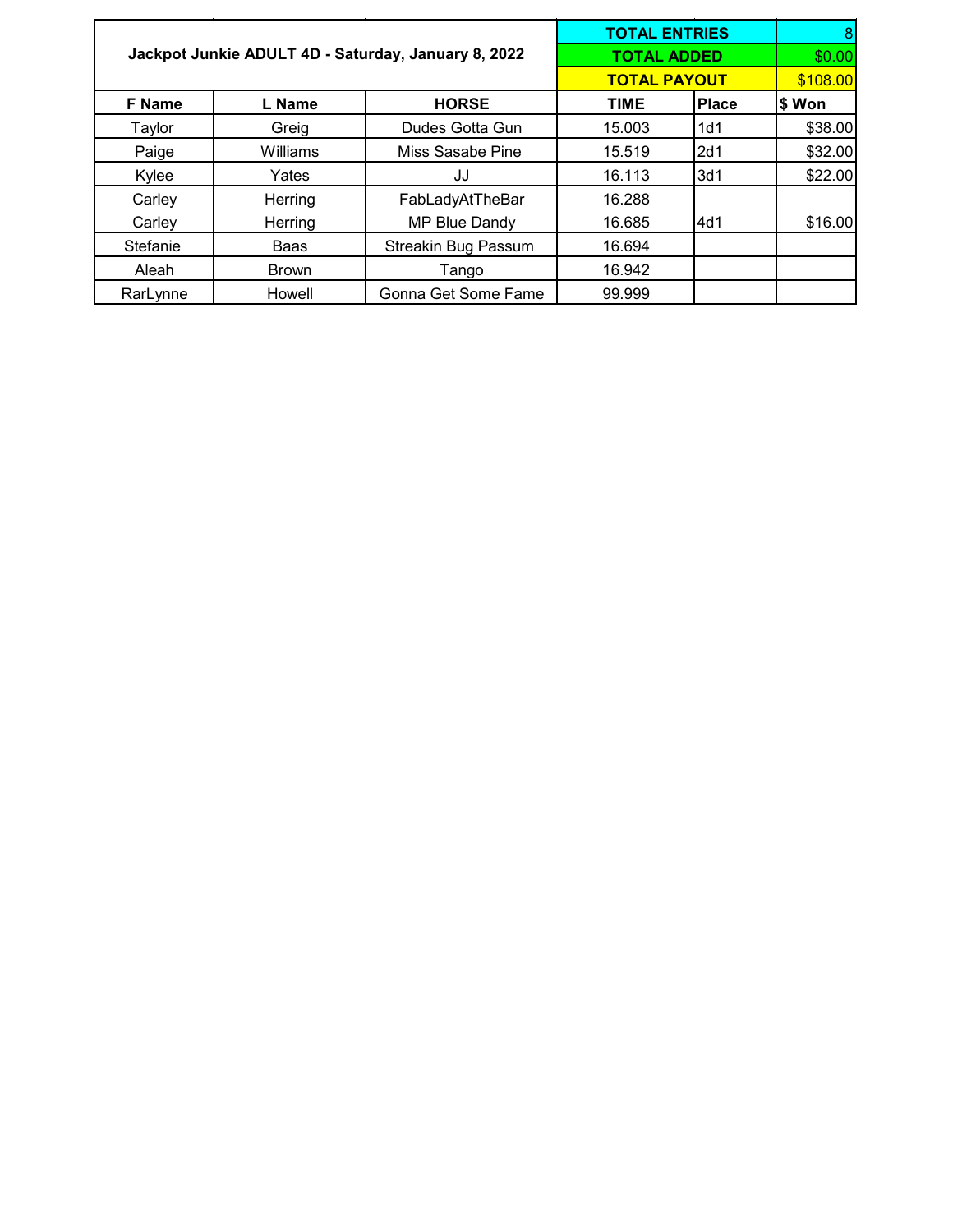|                                                       |                    |                            | <b>TOTAL ENTRIES</b> |              |         |
|-------------------------------------------------------|--------------------|----------------------------|----------------------|--------------|---------|
| Jackpot Junkie Masters 4D - Saturday, January 8, 2022 | <b>TOTAL ADDED</b> | \$0.00                     |                      |              |         |
|                                                       |                    |                            | <b>TOTAL PAYOUT</b>  |              | \$68.00 |
| <b>F</b> Name                                         | L Name             | <b>HORSE</b>               | <b>TIME</b>          | <b>Place</b> | \$ Won  |
| Jodie                                                 | Greig              | Holy Moly Hang On          | 14.946               | 1d1          | \$41.00 |
| <b>KELLY</b>                                          | Keller             | Lost Valley Mint           | 14.989               |              |         |
| <b>KELLY</b>                                          | Keller             | Firen Angel Bonnie         | 15.211               |              |         |
| Mandy                                                 | Koch               | <b>Shining Sugar Frost</b> | 17.092               | l4d1         | \$27.00 |
| Crystal                                               | <b>Summers</b>     | Wrangler                   | 916.839              |              |         |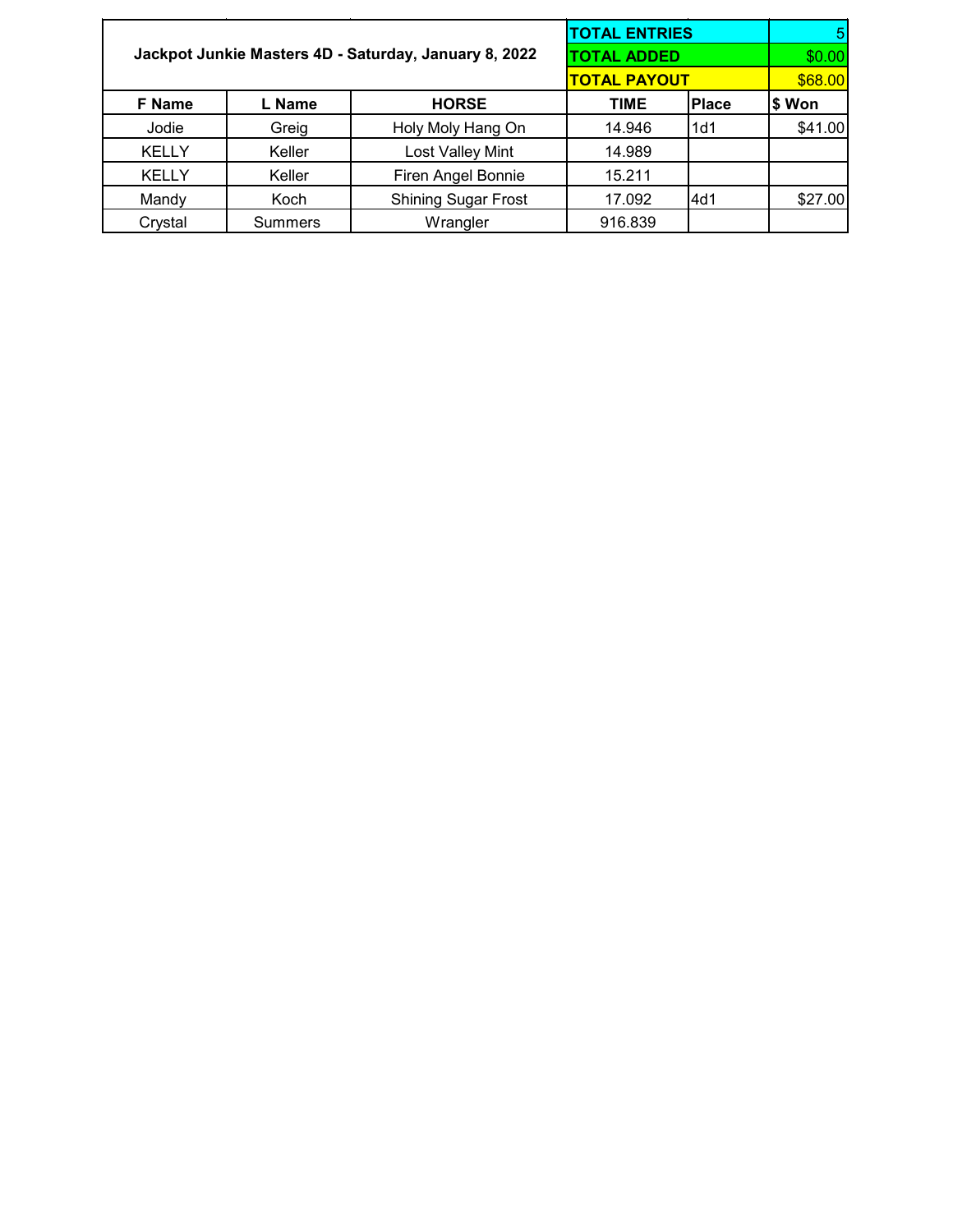|                                          |                |                 | <b>TOTAL ENTRIES</b>        |                     | 48           |              |
|------------------------------------------|----------------|-----------------|-----------------------------|---------------------|--------------|--------------|
| Jackpot Junkie - Sunday, January 9, 2022 |                |                 | <b>TOTAL ADDED</b>          | \$0.00              |              |              |
|                                          |                |                 |                             | <b>TOTAL PAYOUT</b> | \$987.00     |              |
| <b>DRAW</b>                              | <b>F</b> Name  | <b>L</b> Name   | <b>HORSE</b>                | <b>TIME</b>         | <b>PLACE</b> | <b>MONEY</b> |
| 11                                       | Rachel         | Werkman         | <b>RLP</b> ostentatious     | 14.593 1d1          |              | \$138.00     |
| 17                                       | Jessica        | Wimmer          | Hot N Famous Sydney         | 14.656 1d2          |              | \$104.00     |
| $\mathbf{1}$                             | Rachel         | Dahl            | French by design            | 14.657 1d3          |              | \$69.00      |
| 25                                       | Rachel         | Werkman         | Three ohs lastfame          | 14.740 1d4          |              | \$35.00      |
| $\overline{2}$                           | JoAnna         | Haug            | Keegan                      | 14.940              |              |              |
| 36                                       | Celsey         | Clair           | Spice                       | 14.967              |              |              |
| 27                                       | <b>KELLY</b>   | Keller          | Lost Valley Mint            | 14.997              |              |              |
| 21                                       | <b>Braxtin</b> | Lyman           | <b>MAC FRECKLES THUNDER</b> | 15.052              |              |              |
| 4                                        | Morgan         | Nelson          | My lil red wagon            | 15.139 2d1          |              | \$118.00     |
| 8                                        | Stephanie      | McCready        | Billy                       | 15.169 2d2          |              | \$89.00      |
| 19                                       | Paige          | Williams        | Miss Sasabe Pine            | 15.181 2d3          |              | \$59.00      |
| 9                                        | Jodie          | Greig           | Holy Moly Hang On           | 15.192 2d4          |              | \$30.00      |
| 20                                       | Taylor         | Greig           | Dudes Gotta Gun             | 15.199              |              |              |
| 37                                       | Cassandra      | Vesely          | Mickey Hit The deck         | 15.244              |              |              |
| 10                                       | Caitlyn        | Klingson        | Nifty Veronica              | 15.299              |              |              |
| 22                                       | Rachel         | Dahl            | Fair share of charm         | 15.305              |              |              |
| 13                                       | Rachel         | Dahl            | Mr JB 1710                  | 15.337              |              |              |
| 35                                       | Jaden          | Clair           | Mike                        | 15.351              |              |              |
| 6                                        | Regan          | McClure         | Xena                        | 15.353              |              |              |
| 34                                       | Erica          | Heckman         | Jag                         | 15.551              |              |              |
| 4                                        | <b>KELLY</b>   | Keller          | Firen Angel Bonnie          | 15.570              |              |              |
| 18                                       | Patrick        | McCready        | Bean                        | 15.579              |              |              |
| 24                                       | Emma           | Eberline        | Hot Playgun                 | 15.580              |              |              |
| 21                                       | Carissa        | McFarland       | MJP IMAFABULOUSBULLY        | 15.801 3d1          |              | \$79.00      |
| 3                                        | Christine      | Knight          | <b>Firewater Streak</b>     | 15.838 3d2          |              | \$59.00      |
| 31                                       | Klaire         | Young           | Fancy                       | 15.884 3d3          |              | \$39.00      |
| 17                                       | Tacie          | Overturf        | Deguello                    | 15.909 3d4          |              | \$20.00      |
| 23                                       | Carley         | Herring         | MP Blue Dandy               | 16.064              |              |              |
| 16                                       | Cheyenne       | Lyman           | <b>JDG MARYS SURPRISE</b>   | 16.147 4d1          |              | \$59.00      |
| 28                                       | <b>Briella</b> | McDonald        | Cougarwood Miss             | 16.220 4d2          |              | \$44.00      |
| 29                                       | Crystal        | <b>Summers</b>  | Wrangler                    | 16.314 4d3          |              | \$30.00      |
| 19                                       | Carly          | Schlarbaum      | Kelly                       | 16.533 4d4          |              | \$15.00      |
| 14                                       | Stefanie       | Baas            | <b>Streakin Bug Passum</b>  | 16.605              |              |              |
| PW1                                      | Karsyn         | Young           | Sulli                       | 16.805              |              |              |
| 26                                       | Kalie          | <b>Buenting</b> | The Wonder of It            | 16.826              |              |              |
| 22                                       | Christine      | Knight          | SMC Adash Of Smooth         | 17.657              |              |              |
| 8                                        | Aleah          | <b>Brown</b>    | Tango                       | 17.832              |              |              |
| 23                                       | Macy           | Eastman         | Noble                       | 17.911              |              |              |
| 11                                       | Goose          | Cramblit        | NLC Go Seabear Spark        | 19.691              |              |              |
| 30                                       | Justice        | Kramer          | <b>Big Red</b>              | 915.030             |              |              |
| $\overline{7}$                           | Mallory        | Keller          | Dubs Hollywood Flash        | 915.231             |              |              |
| $\overline{7}$                           | RaeLynne       | Howell          | Gonna Get Some Fame         | 915.416             |              |              |
| 33                                       | Caitllyn       | Clair           | Tinker                      | 915.551             |              |              |
| 16                                       | <b>Brooke</b>  | Liston          | Passum Mach Six             | 916.150             |              |              |
| 15                                       | Maddie         | Jochimsen       | Ameiah                      | 916.951             |              |              |
| $\overline{2}$                           | Carley         | Herring         | FabLadyAtTheBar             | 917.201             |              |              |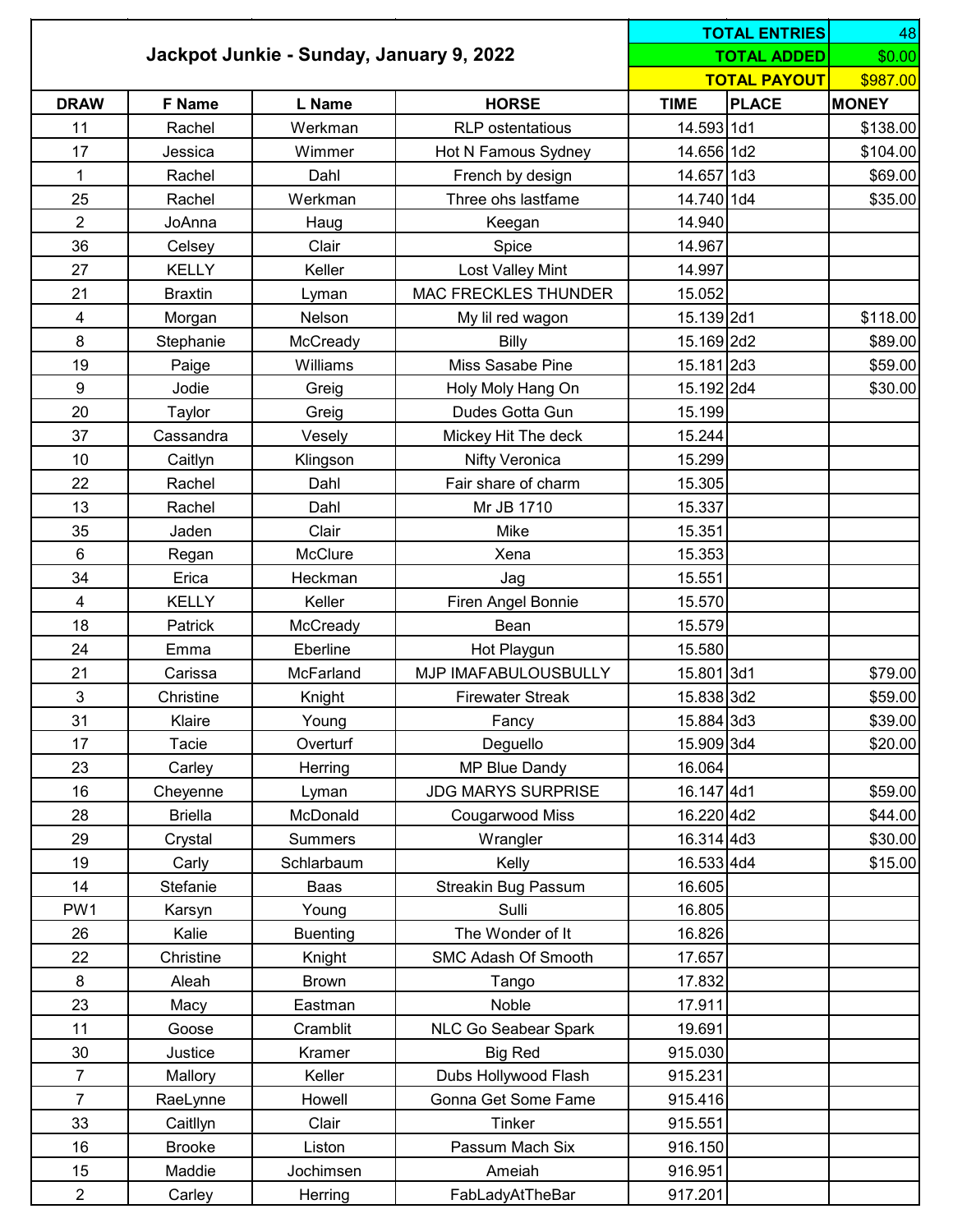| Briella | McDonald         | Hank                        | 917.755 |  |
|---------|------------------|-----------------------------|---------|--|
| Carissa | <b>McFarland</b> | <b>Breezes Doc Pinelady</b> | 922.012 |  |
|         |                  |                             |         |  |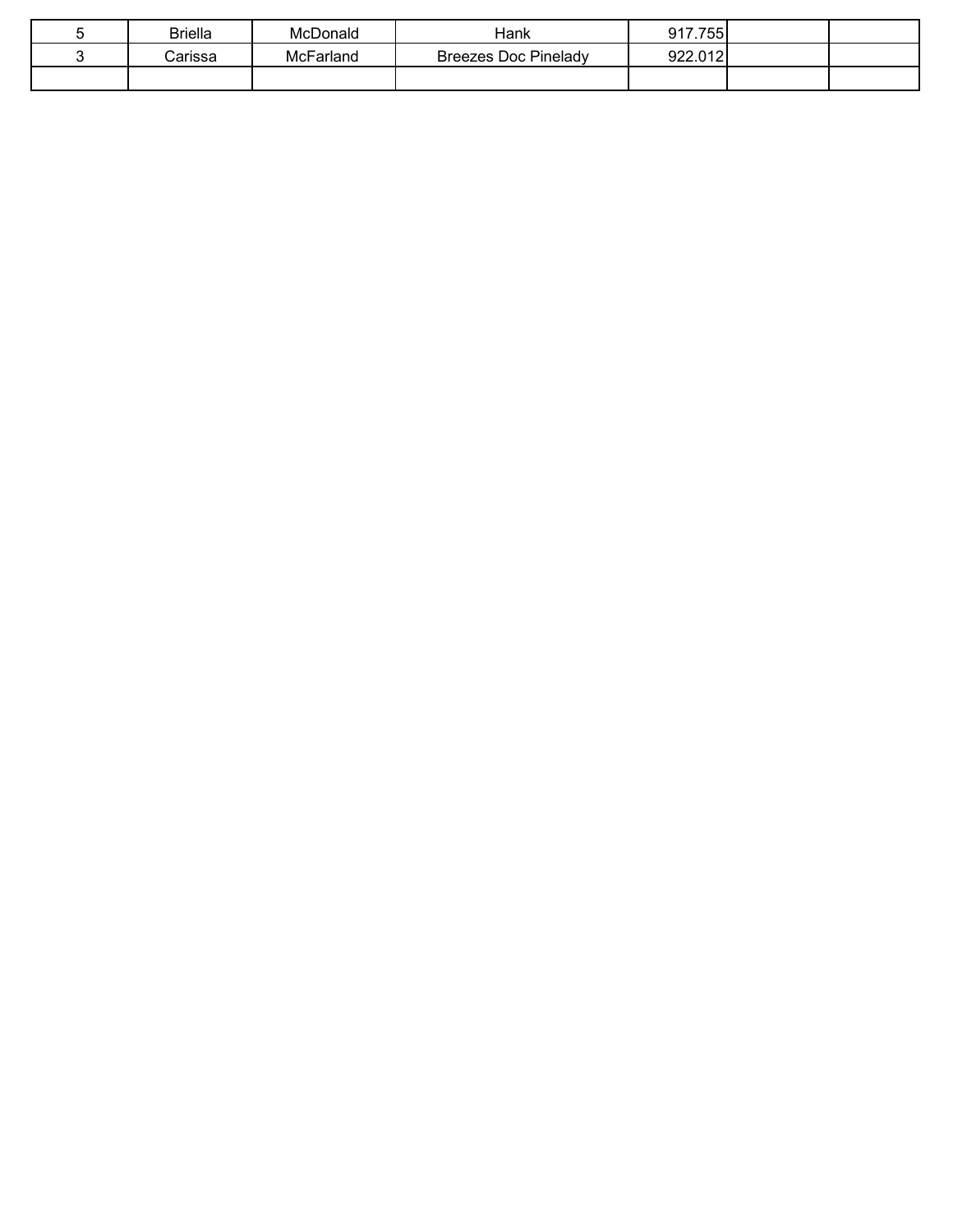|               |                                                   |                            | <b>TOTAL ENTRIES</b> | 11          |         |
|---------------|---------------------------------------------------|----------------------------|----------------------|-------------|---------|
|               | Jackpot Junkie ADULT 4D - Sunday, January 9, 2022 |                            | <b>TOTAL ADDED</b>   | \$0.00      |         |
|               |                                                   |                            | <b>TOTAL PAYOUT</b>  | \$149.00    |         |
| <b>F</b> Name | L Name                                            | <b>HORSE</b>               | <b>TIME</b>          | Place       | \$ Won  |
| JoAnna        | Haug                                              | Keegan                     | 14.940               | 1d1         | \$67.00 |
| Celsey        | Clair                                             | Spice                      | 14.967               |             |         |
| Paige         | Williams                                          | Miss Sasabe Pine           | 15.181               |             |         |
| Taylor        | Greig                                             | Dudes Gotta Gun            | 15.199               |             |         |
| Cassandra     | Vesely                                            | Mickey Hit The deck        | 15.244               |             |         |
|               |                                                   |                            |                      | No 2D times |         |
| Carley        | Herring                                           | MP Blue Dandy              | 16.064               | 3d1         | \$45.00 |
| Stefanie      | Baas                                              | <b>Streakin Bug Passum</b> | 16.605               | 4d1         | \$37.00 |
| Kylee         | Yates                                             | JJ                         | 17.154               |             |         |
| Aleah         | <b>Brown</b>                                      | Tango                      | 17.832               |             |         |
| RaeLynne      | Howell                                            | Gonna Get Some Fame        | 915.416              |             |         |
| Carley        | Herring                                           | FabLadyAtTheBar            | 917.201              |             |         |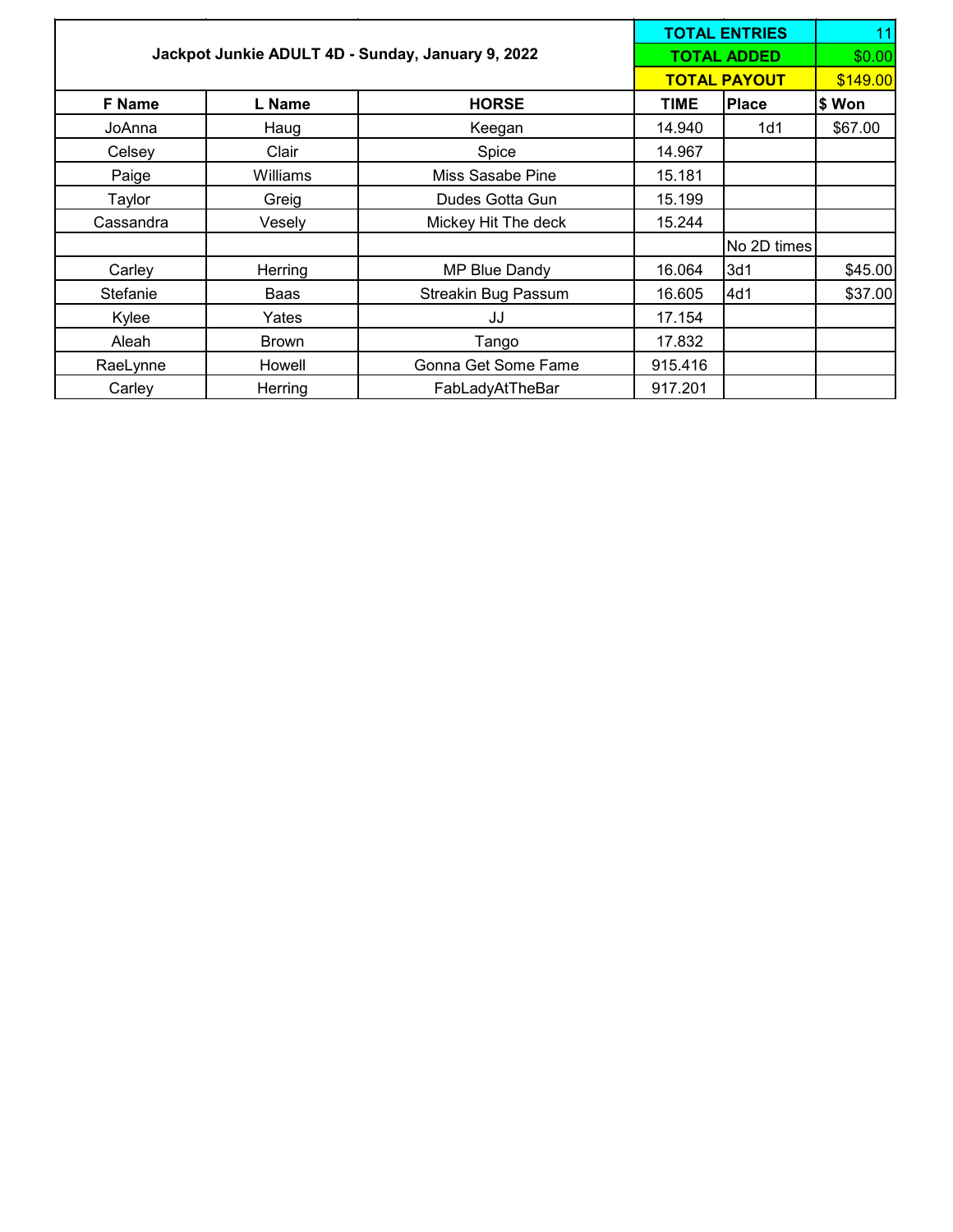|                |                 |                                                   |             |                     | <b>TOTAL ENTRIES</b><br>28 |  |
|----------------|-----------------|---------------------------------------------------|-------------|---------------------|----------------------------|--|
|                |                 | Jackpot Junkie YOUTH 4D - Sunday, January 9, 2022 |             | <b>TOTAL ADDED</b>  | \$0.00                     |  |
|                |                 |                                                   |             | <b>TOTAL PAYOUT</b> | \$377.00                   |  |
| <b>F</b> Name  | L Name          | <b>HORSE</b>                                      | <b>TIME</b> | Place               | \$ Won                     |  |
| <b>Braxtin</b> | Lyman           | <b>MAC FRECKLES THUNDER</b>                       | 15.052 1d1  |                     | \$66.00                    |  |
| Morgan         | Nelson          | My lil red wagon                                  | 15.139 1d2  |                     | \$40.00                    |  |
| Caitlyn        | Klingson        | Nifty Veronica                                    | 15.299 1d3  |                     | \$26.00                    |  |
| Jaden          | Clair           | Mike                                              | 15.351      |                     |                            |  |
| Regan          | McClure         | Xena                                              | 15.353      |                     |                            |  |
| Emma           | Eberline        | Hot Playgun                                       | 15.580 2d1  |                     | \$68.00                    |  |
| Klaire         | Young           | Fancy                                             | 15.884 2d2  |                     | \$45.00                    |  |
| Cheyenne       | Lyman           | <b>JDG MARYS SURPRISE</b>                         | 16.147 3d1  |                     | \$38.00                    |  |
| <b>Briella</b> | McDonald        | Cougarwood Miss                                   | 16.220 3d2  |                     | \$23.00                    |  |
| Alivia         | Anderson        | Fast n fearless baby                              | 16.372 3d3  |                     | \$15.00                    |  |
| Carly          | Schlarbaum      | Kelly                                             | 16.533      |                     |                            |  |
| Rebecca        | LaRue           | Forever in my heart                               | 16.599 4d1  |                     | \$28.00                    |  |
| Sage           | Menne           | Apollo                                            | 16.715 4d2  |                     | \$17.00                    |  |
| Allison        | Koch            | Flit Bar Twist                                    | 16.772 4d3  |                     | \$11.00                    |  |
| Kalie          | <b>Buenting</b> | The Wonder of It                                  | 16.826      |                     |                            |  |
| Hannah         | Koch            | SQ Heza Frosty Son                                | 17.008      |                     |                            |  |
| Faith          | Eberline        | Pigpen                                            | 17.077      |                     |                            |  |
| Shelby         | Sorenson        | <b>Summer Breeze</b>                              | 17.505      |                     |                            |  |
| Carter         | McCready        | Jewel                                             | 17.616      |                     |                            |  |
| Macy           | Eastman         | Noble                                             | 17.911      |                     |                            |  |
| Goose          | Cramblit        | NLC Go Seabear Spark                              | 19.691      |                     |                            |  |
| Mallory        | Keller          | Dubs Hollywood Flash                              | 915.231     |                     |                            |  |
| <b>Brooke</b>  | Liston          | Passum Mach Six                                   | 916.150     |                     |                            |  |
| Morgan         | <b>KELLER</b>   | <b>JB Docs Ace</b>                                | 916.608     |                     |                            |  |
| Natalie        | Riker           | Oakley                                            | 917.392     |                     |                            |  |
| <b>Briella</b> | McDonald        | Hank                                              | 917.755     |                     |                            |  |
| Joslyn         | Foxen           | Jax                                               | 999.999     |                     |                            |  |